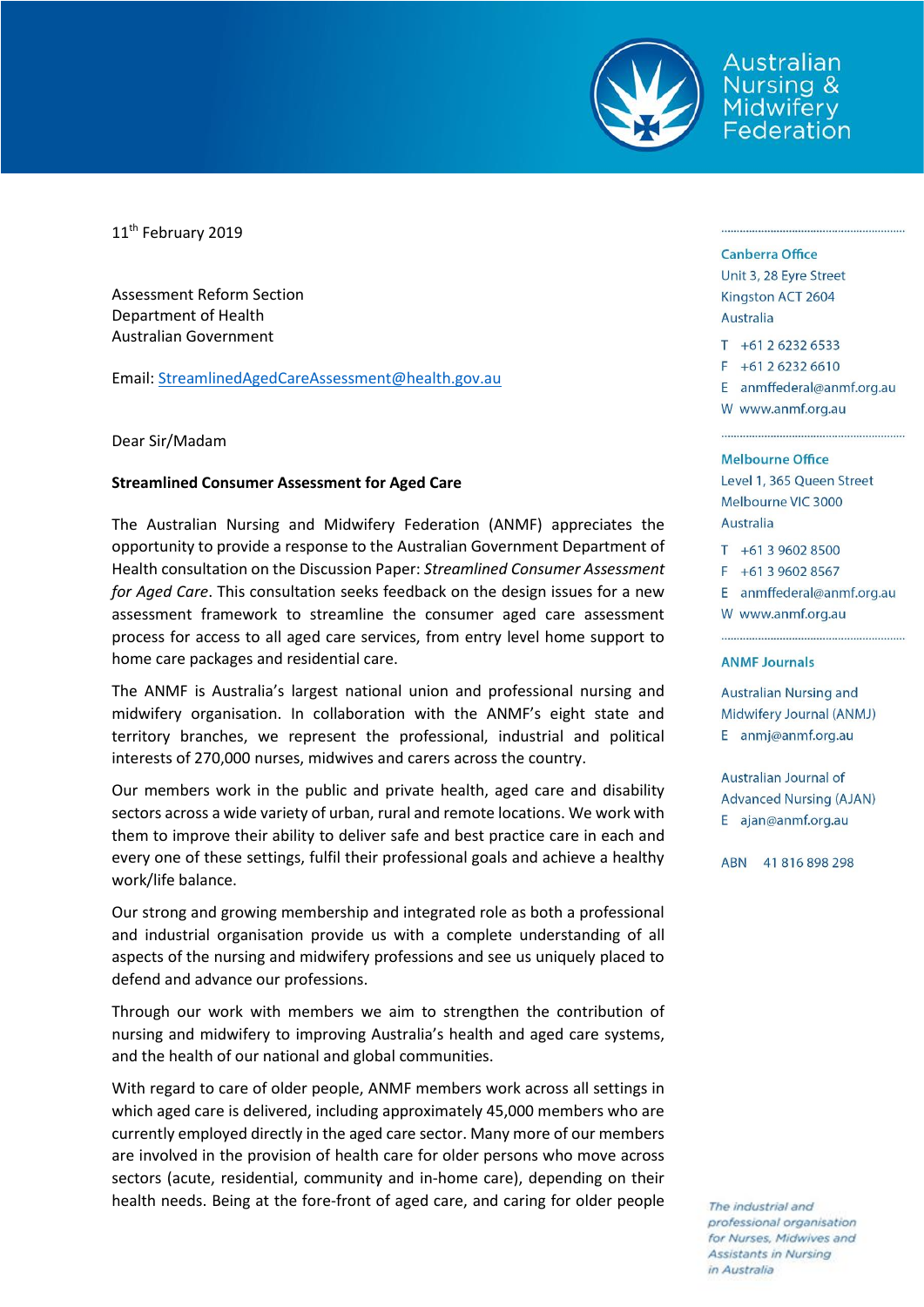

over the twenty-four hour period in acute care, residential facilities and the community, our members are in a prime position to make clear recommendations to improve the care provided and enhance processes for access to that care.

The ANMF has a strong commitment to achieving the changes required to improve care provision to older persons in residential and community aged care environments. We, therefore, welcome the initiative to introduce a streamlined consumer assessment model for aged care which will bring together the current two processes: Regional Assessment Services (RAS) and Aged Care Assessment Teams (ACAT). The streamlining of RAS and ACAT into a single model is an important step toward equity of service for all people and the opportunity to reduce duplication of service and improve efficiency.

We foresee the benefits this simplified, 'one source of truth', assessment process will have for consumers of aged care services, their family or other carers, for health and aged care service providers, and, for the workforce involved from referral, through initial triage, to assessment for appropriate care requirements. Recognising the benefitsto flow from a single pathway raises a degree of frustration that the existing parallel assessment arrangements will not be replaced with the new model until 30 June 2020.

Rather than address individual questions posed in the discussion paper, our response focusses on workforce matters. The quality of the assessment is perhaps the key element in the process in ensuring appropriate care for the needs of the older person at particular stages of their later years. Having said that, the ANMF takes this opportunity to highlight that the proposed new model for assessment is just one of a range of reforms urgently required to improve aged care services to an acceptable level of safety and competence. The success of the assessment model is largely dependent, then, on it being able to be embedded within the broader reforms for aged care being called for by the ANMF and many other organisations, as well as the community at large.

Once having entered aged care services, older people need to have assurance that their care will be respectful of their individual needs be they physical, mental, spiritual, gender (including sexual and gender diverse persons), social, or cultural (including Aboriginal and Torres Strait Islander peoples and those from CALD backgrounds); and, will be provided by a workforce qualified to understand and meet those needs.

# **Assessment**

To be truly effective the assessment needs to be a living document that is able to be updated as the consumer progresses through their life journey. That is, it is the consumers assessment record and not constrained by the service within the healthcare sector that the consumer interacts with. It is an electronic record so it must fit within the digital health record agenda.

'A one source of truth assessment approach' is the only way to achieve a consumer centric care model in line with current consumer expectations. It also provides opportunity for a longitudinal record of the consumer and eventual integration with both personal and institutional electronic health records. This would help with data collection and analysis to inform innovation and improvement in this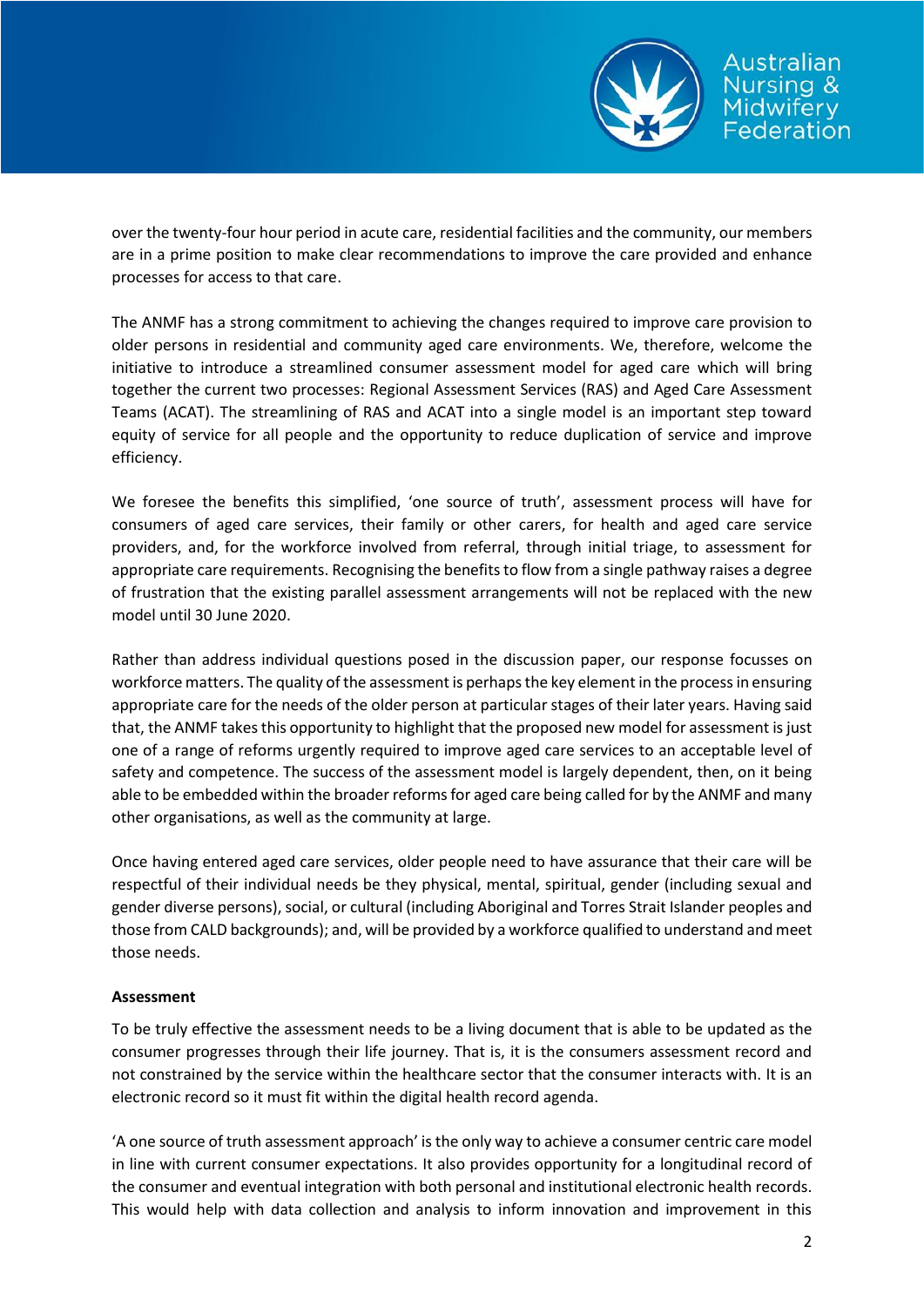

component of the aged care sector. There should also be consideration in the model for the role of the primary healthcare sector i.e. practice nurses who are likely to have done assessments for care recipients throughout their life especially those who have chronic health conditions.

## **Registered Nurse**

The ANMF asserts that registered nurses with experience in aged care are eminently qualified to be assessors to undertake the "Complete Aged Care Assessment" under the proposed streamlined model. Registered nurses have completed a program of study approved by the Nursing and Midwifery Board of Australia (NMBA) that leads to registration. They are required to work within the NMBA's Professional Practice Framework as a regulated health professional<sup>i</sup>. These nurses are not only educationally prepared to undertake holistic assessment of the person, they have an intimate understanding of the full continuum of care needs of the older person and of the most appropriate environment in which this care can be provided.

A registered nurses practice is based on person-centred and evidence based practice and involves physical, mental, social, cultural and spiritual care as well as supporting the individual's family and friends as required. Nursing practice encompasses: assessment of the care of individuals as well as preventative strategies to promote, maintain and improve health through:

- planning nursing practice
- implementing and delegating nursing practice in order to achieve the best possible outcome for the individual
- providing continuity of care
- evaluating nursing practice outcomes and instituting further nursing interventions as necessary
- implementing research methodologies to continually advance nursing practices and the environment.

The advantages of an assessment workforce of registered nurses experienced in aged care are:

- The ability to formulate a comprehensive picture of the older person regarding all aspects of their physical and mental capabilities - can assess the person's physical status and therefore whether they need care in their home with supports and the nature of these supports, such as home help/domestic chores assistance/meals on wheels/ shopping assistance; or health care supports, such as medicines administration assistance, wound care, continence care, mobility supports, palliative care; or, if more complex care is required on a 24 hour basis in an aged care facility; as well as psycho social support (such as, regular attendance at a day care facility, occupational therapy, referral to a social worker);
- The comprehensive assessment means improved timeliness of decision making as all information about the person is gathered in one set of documentation;
- They can accurately assess the current situation as well as identify the anticipated pathway of progression of health status to the next stage of care, and document this at the time of initial assessment, rather than waiting for this to occur and the older person needing to undergo a second assessment. Repeated assessments are stressful for all concerned, time consuming, and lead to unnecessary delays in the older person having their altered care needs met.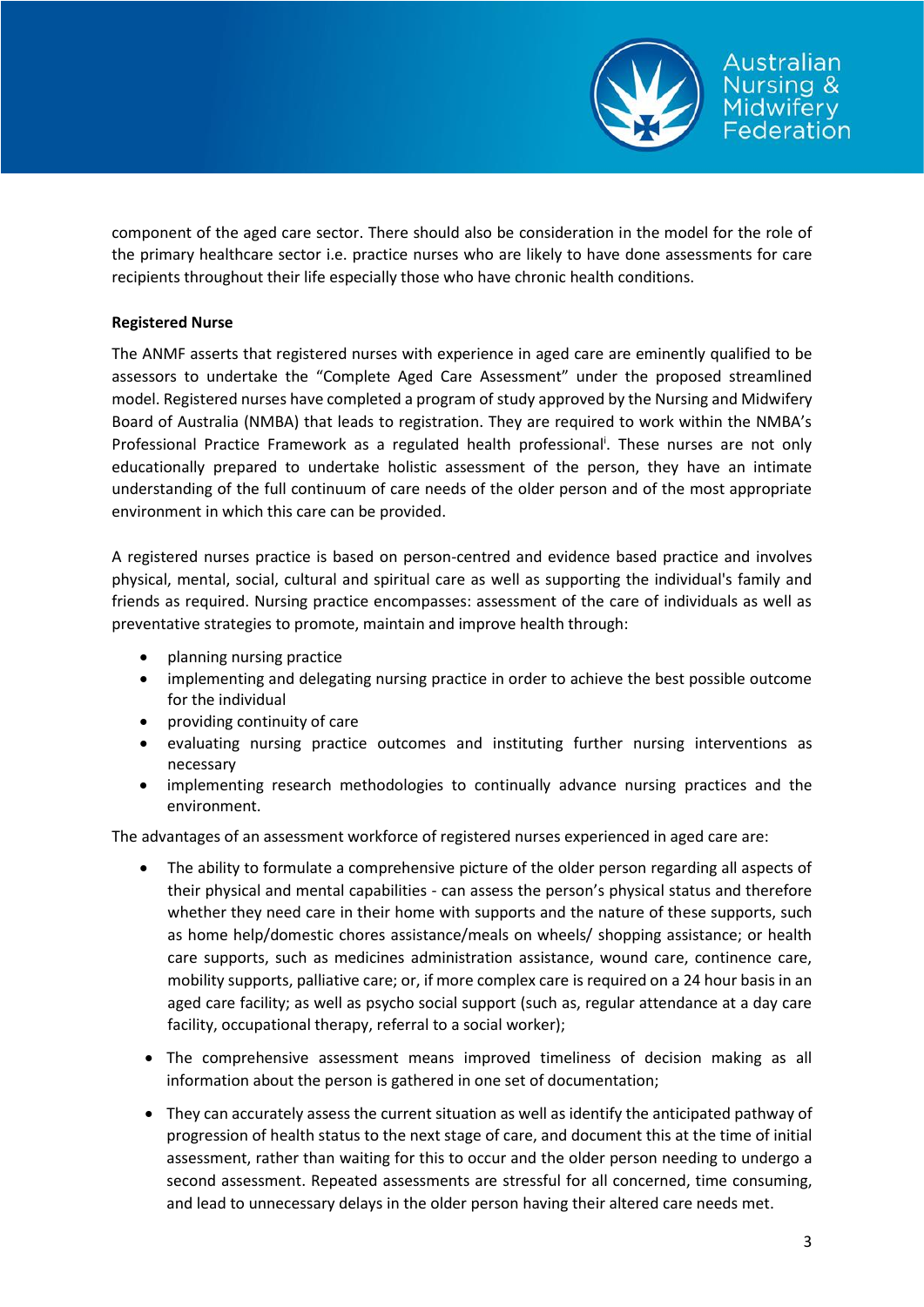

- Registered nurses are adept at introducing consumers to advance care planning to ensure this discussion is integrated within the assessment pathway
- Where repeated assessments are deemed appropriate these should be attended in a timely manner to minimise under and over servicing.
- They work closely in care teams with other health care professionals such as the older person's General Practitioner (speak the same language thus improved messaging of person's care needs) and with the wider multi-disciplinary team members. Nurses understand the roles of the other members of the multi-disciplinary team and can effectively refer on to, and collaborate with, the most appropriate health professional/non-clinical provider to meet clinical and non-clinical needs.
- The assurance of a qualified and regulated workforce which practices under the governance of the *Health Practitioner Regulation National Law Act* (2009) and a risk mitigating Professional Practice Framework which includes standards, codes and guidelines.
- They present sound value for money. The further rural and remote you travel, nurses are the most prevalent qualified and regulated health professionals available. They understand the unique challenges of rural and remote communities. It makes good economic and geographic sense, therefore, to use these people as the assessors. They are known and trusted by the local community, rather than bringing in a health professional who is unknown to the older person or their family/carers. This is especially important in Aboriginal and Torres Strait Islander communities where the nurses have established trust relationships. In addition, in these settings the nurses work collaboratively with Aboriginal and Torres Strait Islander workers and practitioner colleagues, to provide culturally appropriate aged care.
- They understand the care requirements and how to document the outcomes of the assessment in a language that will be understandable to clients and their families/carers to assist in making informed choices regarding ongoing place and provider of that care.
- They are well used to involving the person and their families/carers in designing and implementing care plans to ensure continuity of care within a home or facility, as well as discussing the need for referral to other healthcare professionals or transfer to more appropriate services.

The recent work being completed in the Resource Utilisation and Classification study by the Australian Health Services Research Institute (AHSRI) agree that Registered Nurses are best placed to complete these assessments in a through and efficient way<sup>it</sup>. This research also highlights the need for a comprehensive induction for registered nurses to ensure they understand the complex aged care system and assessment processes required.

In addition to a skilled assessment workforce comprising of registered nurses, it is imperative that appropriate and sufficient support resources, both human and infrastructure, be in place to ensure that a single assessment framework functions in an efficient and timely way. This involves:

 ensuring that My Aged Care Contact Centre staff have the skills, knowledge and training to respond to inquiries and offer assistance. Feedback from ANMF members would indicate that this is not always the case. For example a contact centre staff member calling a care recipient directly for an appointment time who has known advanced dementia.